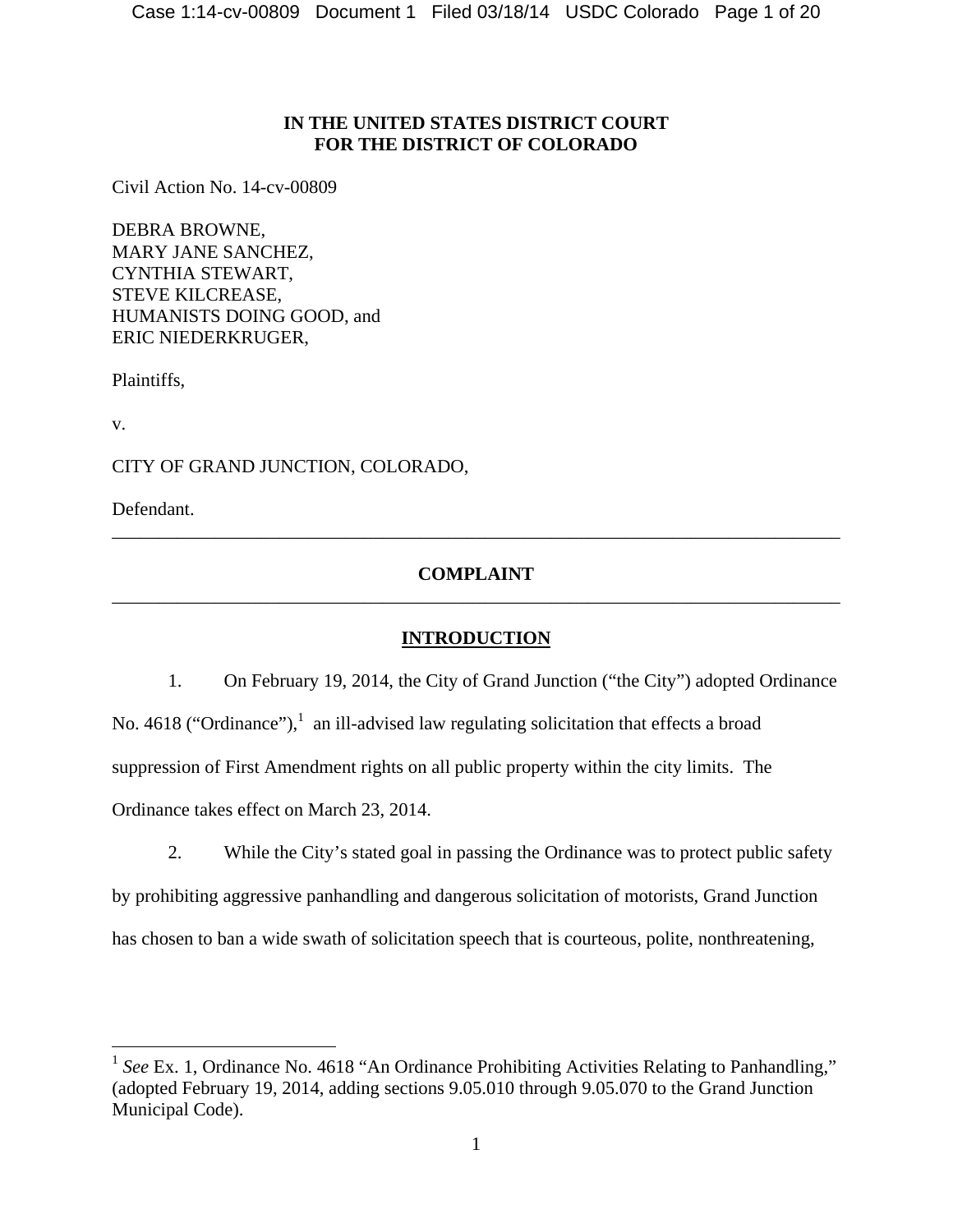### Case 1:14-cv-00809 Document 1 Filed 03/18/14 USDC Colorado Page 2 of 20

nonaggressive, does not pose a risk to public safety, and is squarely protected by the First Amendment.

3. In this facial challenge, Plaintiffs seek preliminary and permanent injunctive relief, as well as a declaratory judgment that the challenged provisions of the Ordinance cannot be enforced.

4. In this facial challenge, Plaintiffs ask this Court for an emergency temporary restraining order to preserve their right, and the right of others, to peacefully and respectfully engage in expressive and communicative activity in the public areas of Grand Junction. Plaintiffs also seek a preliminary and permanent injunction, as well as declaratory relief.

### **JURISDICTION AND VENUE**

5. This action arises under the Constitution and laws of the United States, including 42 U.S.C. § 1983. Jurisdiction is conferred on this Court pursuant to 28 U.S.C. §§ 1331 and 1343.

6. This action also includes claims for relief that are based on the Colorado Constitution. These claims are based on the same nucleus of operative facts and are so related to the federal-law claims that they form part of the same case or controversy. This Court has jurisdiction over the supplemental state-law claims pursuant to 28 U.S.C. § 1367.

7. This Court has jurisdiction to issue the declaratory relief requested pursuant to the Declaratory Relief Act, 28 U.S.C. §§ 2201, 2202.

8. Venue is proper in the District of Colorado pursuant to 28 U.S.C. § 1391(b). The Defendant resides within the District of Colorado, and all relevant events occurred and will occur in the District of Colorado.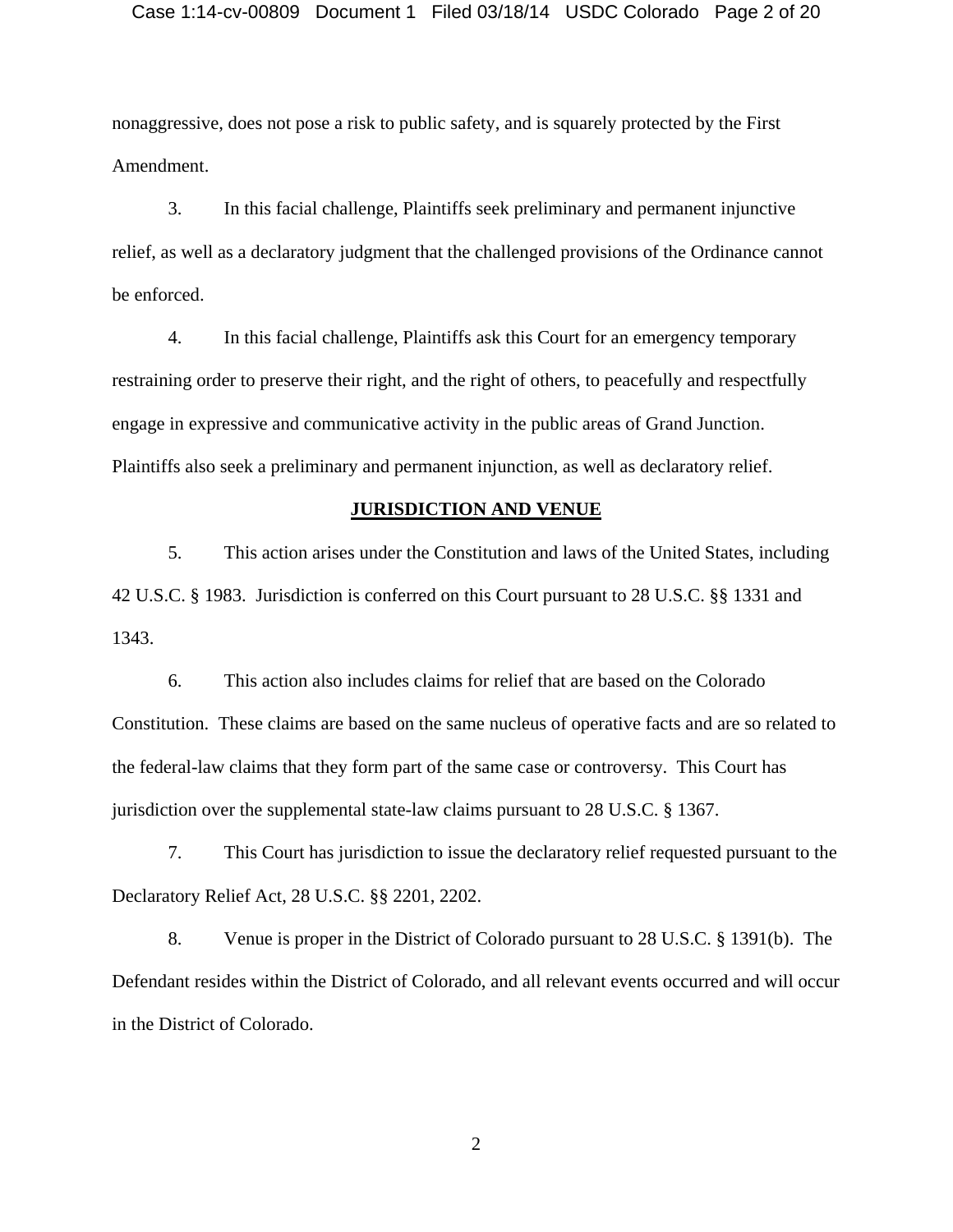### **PARTIES**

## **Plaintiffs**

9. Plaintiff Debra Browne is a resident of Palisade, Colorado who is needy and engages in peaceful, nonthreatening solicitation in Grand Junction in a manner and in situations that violate the Ordinance.

10. Plaintiff Mary Jane Sanchez is a resident of Grand Junction who is needy and engages in peaceful, nonthreatening solicitation in Grand Junction in a manner and in situations that violate the Ordinance.

11. Plaintiff Cynthia Stewart is a resident of Grand Junction who is needy and engages in peaceful, nonthreatening solicitation in Grand Junction in a manner and in situations that violate the Ordinance.

12. Plaintiff Steve Kilcrease is a street musician who plays his music on the sidewalk in the evening in Grand Junction while soliciting tips. He believes that his peaceful, nonthreatening solicitation violates the text of the Ordinance.

13. Plaintiff Humanists Doing Good is a non-profit corporation that carries out peaceful, nonthreatening fundraising activities in Grand Junction in a manner and in situations that violate the Ordinance.

14. Plaintiff Eric Niederkruger is a resident of Grand Junction. He qualifies as an "at risk" person under the terms of the Ordinance. He wishes to continue receiving requests for assistance from needy persons in Grand Junction, but the Ordinance forbids the needy persons from making those requests to him.

### **Defendant**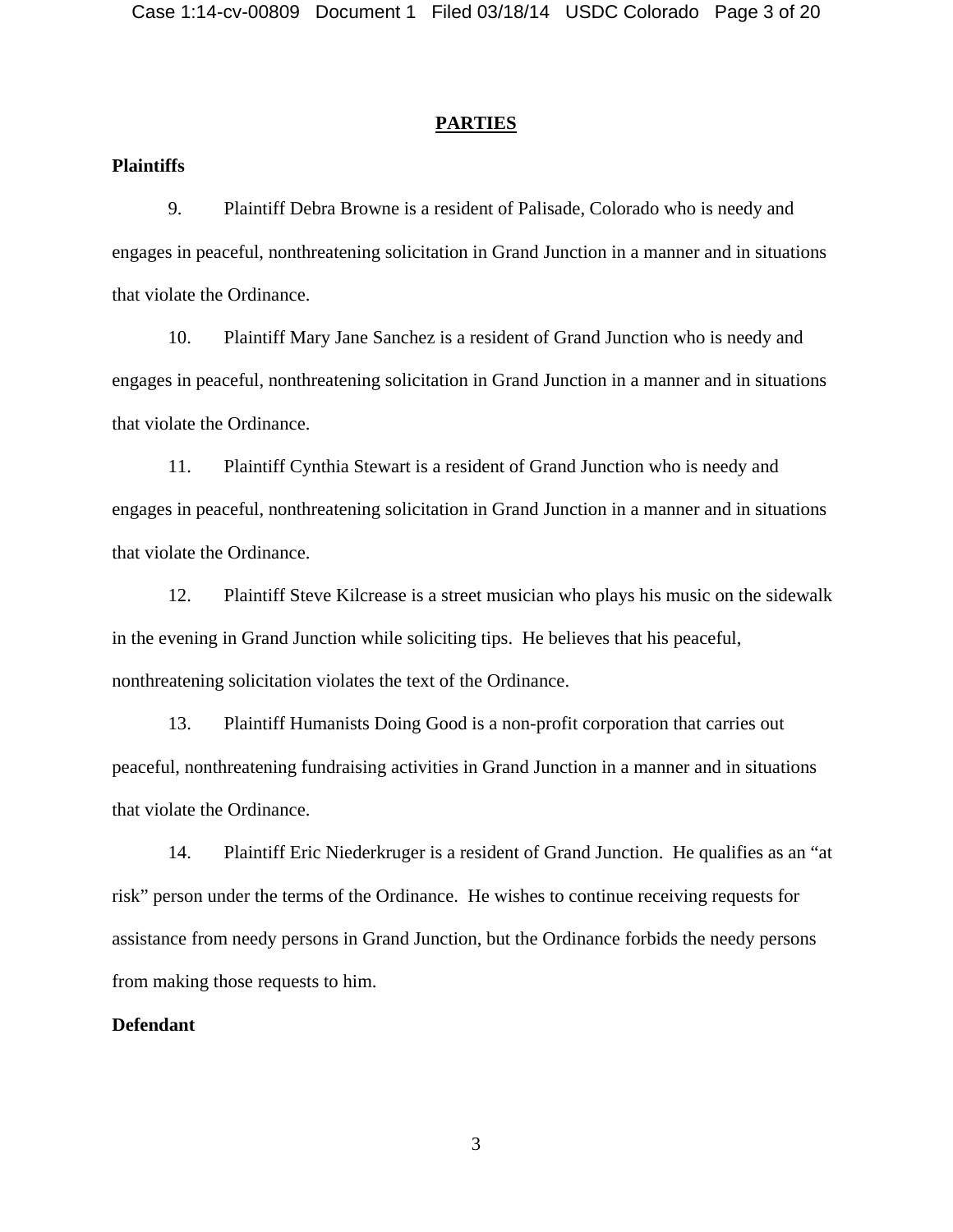15. Defendant City of Grand Junction is a municipal corporation incorporated in the State of Colorado. It has adopted and plans to enforce the anti-panhandling ordinance that is challenged in this case.

16. All actions and inactions of the Defendant described herein are carried out under color of state law.

### **THE CHALLENGED ORDINANCE**

17. The challenged Ordinance has two parts. First, in Section 9.05.040, titled "General panhandling and solicitation," it lays out twelve specific prohibitions of "panhandling" applicable throughout the City of Grand Junction. Second, in Section 9.05.050, it addresses solicitation directed to motorists and bars all solicitation on and adjacent to federal and state highways running through Grand Junction.

18. The Ordinance sets out a broad definition of "panhandle/panhandling" that applies to the entire city of Grand Junction. Pursuant to the Ordinance "panhandle/panhandling" is defined as "to knowingly approach, accost or stop another person in a public place and solicit that person, whether by spoken words, bodily gestures, written signs or other means, for money, employment or other thing of value." Ordinance, Section 9.05.020, Definitions.

19. Twelve prohibitions on panhandling follow. The Ordinance makes it unlawful to panhandle in any of the multiple situations described in subsections (a) through (l):

#### **9.05.040 General panhandling and solicitation**

It shall be unlawful for any person to panhandle

(a) One-half (1/2) hour after sunset to one-half (1/2) hour before sunrise;

(b) If the person panhandling knowingly engages in conduct toward the person solicited that is intimidating, threatening, coercive or obscene and that causes the person solicited to reasonably fear for his or her safety;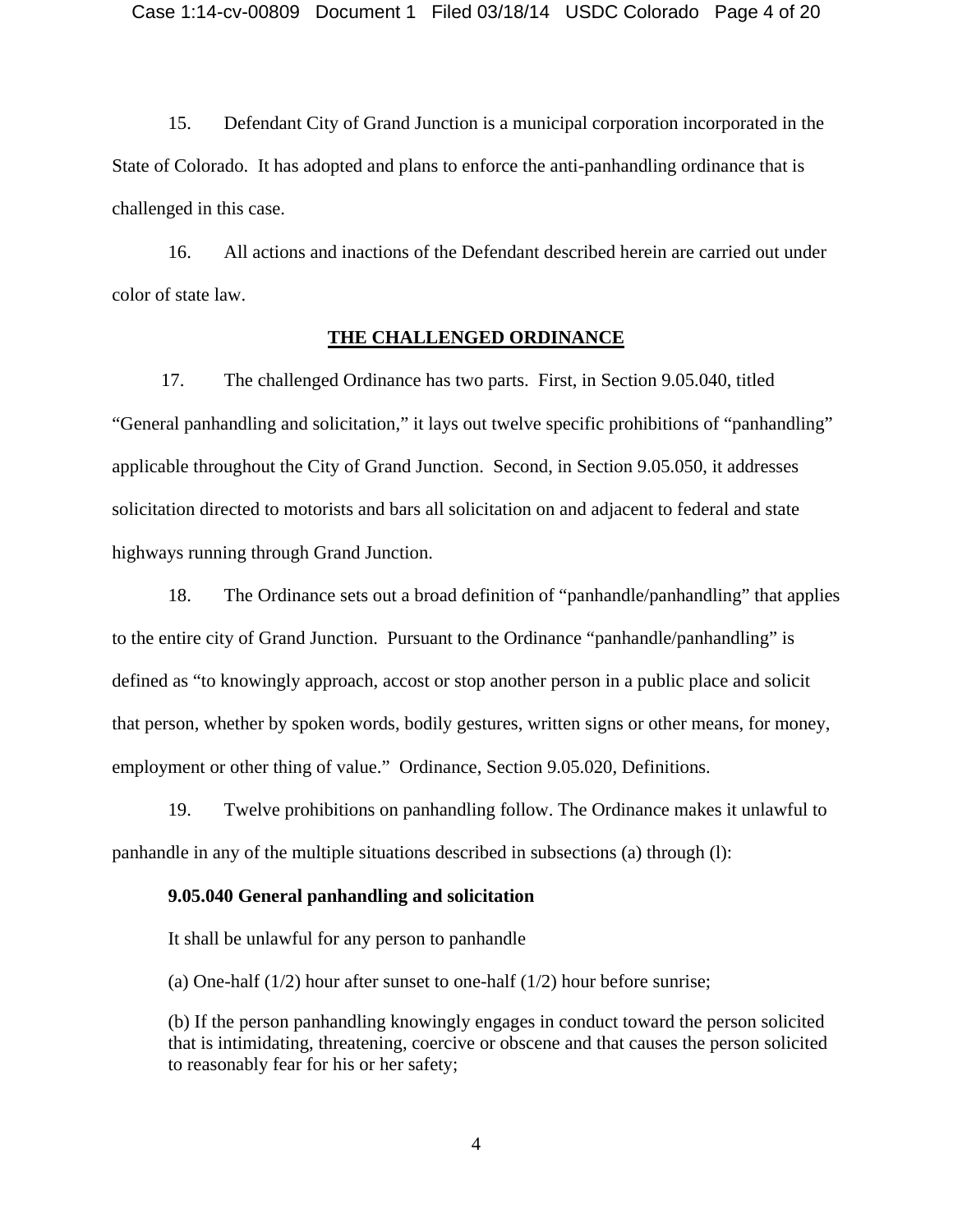(c) If the person panhandling directs fighting words to the person solicited that are likely to create an imminent breach of the peace;

(d) If the person panhandling knowingly touches or grabs the person solicited;

(e) If the person panhandling knowingly continues to request the person solicited for money or other thing of value after the person solicited has refused the panhandler's initial request;

(f) If the person panhandling knowingly solicits an at-risk person; $2$ 

(g) In such a manner that the person panhandling obstructs a sidewalk, doorway, entryway, or other passage way in a public place used by pedestrians or obstructs the passage of the person solicited or requires the person solicited to take evasive action to avoid physical contact with the person panhandling or with any other person;

(h) Within one hundred (100) feet of an automatic teller machine or of a bus stop;

(i) On a public bus;

(j) In a parking garage, parking lot or other parking facility;

(k) When the person solicited is present within the patio or sidewalk serving area of a retail business establishment that serves food and/or drink, or waiting in line to enter a building, an event, a retail business establishment, or a theater;

(l) On or within one hundred (100) feet of any school or school grounds.

Ordinance, Section 9.05.020 Definitions.

<sup>&</sup>lt;sup>2</sup> The ordinance defines an "at risk person" as follows:

<sup>[</sup>A] natural person who is over seventy (70) or under sixteen (16) years of age, or who is a person with a disability. A person with a disability shall mean, for purposes of the definition of "at-risk" person, a natural person of any age who suffers from one or more substantial physical or mental impairment that renders the person significantly less able to defend against criminal acts directed toward such person than he or she would be without such physical or mental impairment(s). A substantial physical or mental impairment shall be deemed to include, without limitation, the loss of, or the loss of use of, a hand, foot or limb; loss of, or severe diminishment of, eyesight; loss of, or severe diminishment of, hearing; loss of, or severe diminishment in, the ability to walk; any developmental disability, psychological disorder, mental illness or neurological condition that substantially impairs a person's ability to function physically or that substantially impairs a person's judgment or capacity to recognize reality or to control behavior.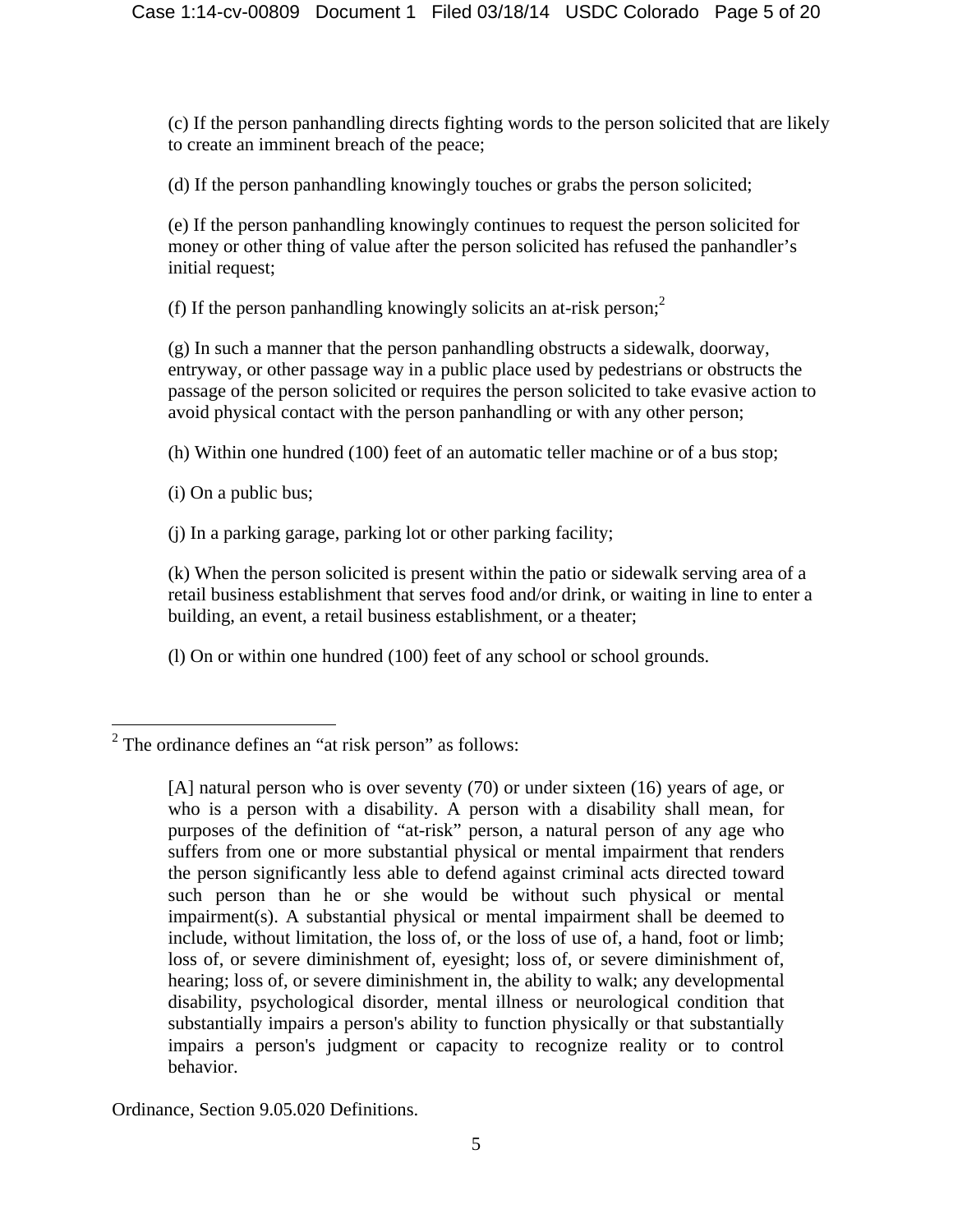#### Case 1:14-cv-00809 Document 1 Filed 03/18/14 USDC Colorado Page 6 of 20

Ordinance, Section 9.05.040, General panhandling and solicitation. Plaintiffs challenge subsections (a), (e), (f), and (h) through (l) of Section 9.05.030. Plaintiffs do not challenge subsections (b), (c), (d), or  $(g)$ .

20. The Ordinance also regulates solicitation directed at motorists. Subsections (a) and (b) of Section 9.05.050 forbid panhandling and solicitation of "employment, business contributions or sales of any kind" when the solicitor enters a street or highway to "complete the transaction" or when the solicitor is "located such that vehicles cannot move into a legal parking area to safely complete the transaction." Plaintiffs do not challenge subsections (a) or (b) of Section 9.05.050.

21. In its final sentence, Section 9.05.050 goes on to establish a complete ban on solicitations directed at motorists traveling on particular roadways, by making it unlawful:

for any person to panhandle or to solicit or attempt to solicit employment, business, or contributions of any kind directly from the occupant of any vehicle on any highway included in the interstate or state highway system, including any entrance to or exit from such highway.

Ordinance, Section 9.05.050, titled "Panhandling and solicitation on or near public streets and highways." Plaintiffs challenge the prohibitions in this final sentence of Section 9.05.050.

22. The Ordinance makes any violation a misdemeanor and subjects the violator to a

fine of up to \$1,000 and/or up to one year in jail or any combination thereof.

23. The challenged provisions of the Ordinance rely on content to distinguish

between prohibited expression and expression that is not regulated. Anyone remains free to sit on a downtown sidewalk in the evening with a sign that says "reelect the mayor," but a person violates the ordinance by sitting with a sign that seeks a contribution. Anyone is free to stop a person walking near a bus stop to ask for directions, but if the requester instead asks for a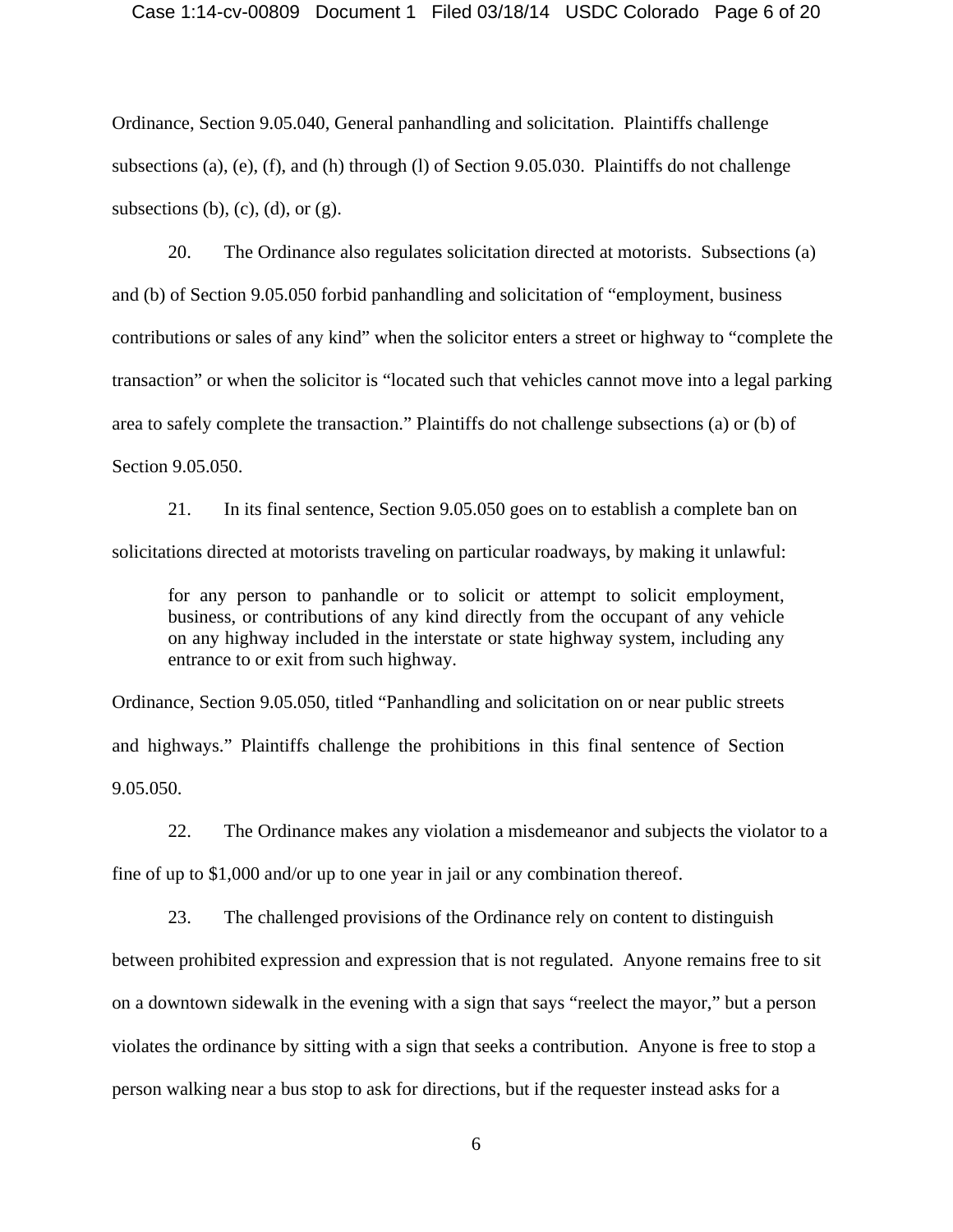### Case 1:14-cv-00809 Document 1 Filed 03/18/14 USDC Colorado Page 7 of 20

donation, the Ordinance is violated. Nonprofit organizations are free to distribute literature about their work at bus stops, but distributing that literature is forbidden if it includes a pitch for donations. Evangelicals are free to stop passersby 99 feet from an ATM to ask if they are saved, but not to ask for a donation to a church or charity. Petition circulators seeking to put an education measure on the ballot can stop a parent on the sidewalk outside her child's school to ask for a signature, but they violate the ordinance if they ask for help in financing the ballot measure. The prohibitions of the Ordinance discriminate on the basis of content.

24. Even if the challenged provisions of the Ordinance were content-neutral, and they are not, the Ordinance is not narrowly tailored to advance the City's legitimate interests.

25. The challenged provisions of Section 9.05.040 are not narrowly tailored to advance the City's interest in protecting citizens from coercive or threatening panhandling. They fail to distinguish between willing and unwilling listeners. They prohibit peaceful, nonthreatening, nonintrusive solicitations.

26. The final sentences of Section 9.05.050 are not narrowly tailored to advance the City's interest in traffic safety.

27. The prohibitions of the Ordinance fail to leave open adequate and ample alternative means of communication.

### **FACTUAL ALLEGATIONS**

28. Plaintiff Debra Browne is a resident of Palisade, Colorado who is needy, unable to work and often asks for assistance from people in Grand Junction in order to meet her monthly expenses and pay for her medication. Since 2007, when she became unable to work due to medical issues, Ms. Browne began traveling by bus to Grand Junction in order to politely ask for assistance from others on Main Street.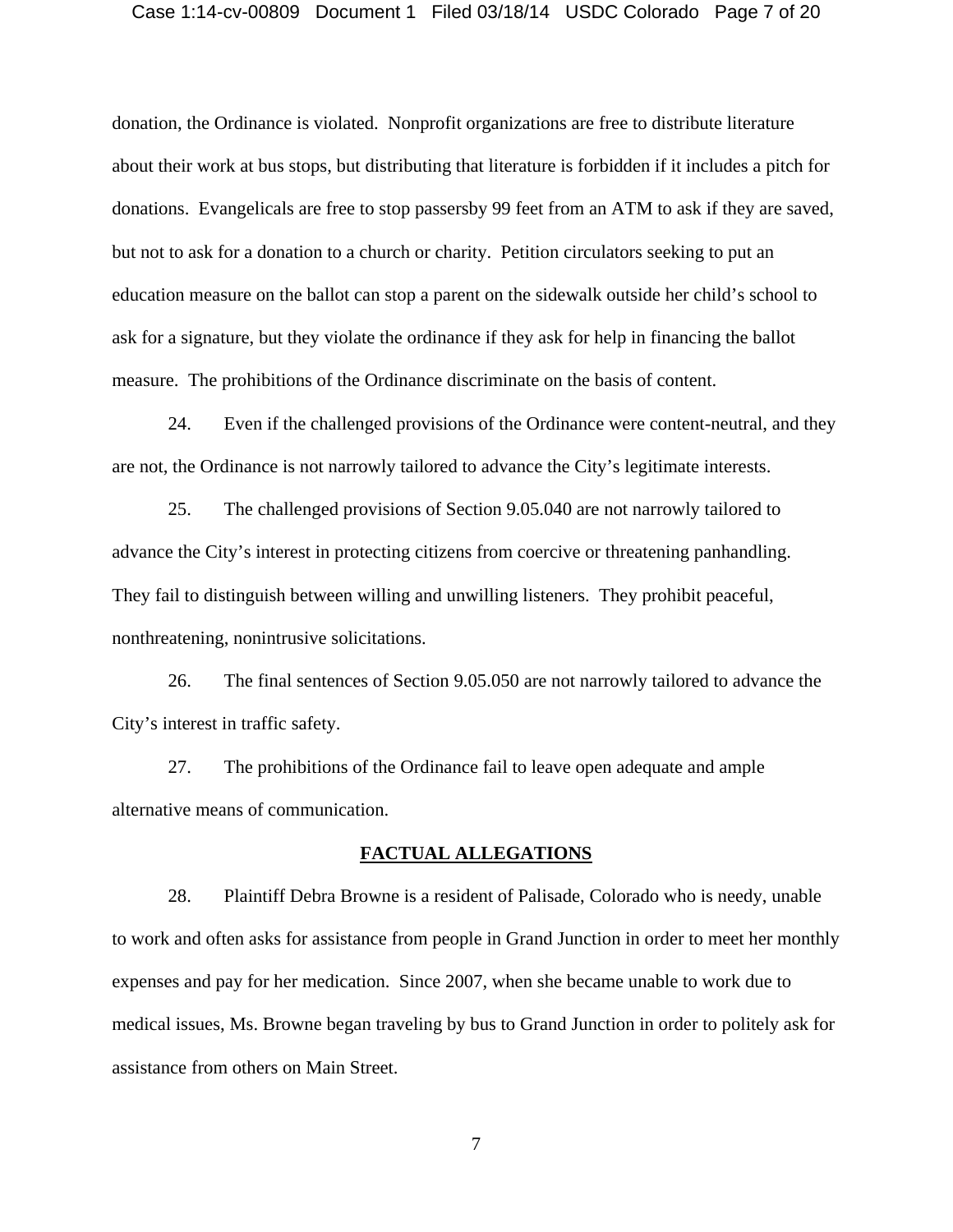29. Ms. Browne suffers from medical issues which make it very painful for her to walk more than a few blocks, so after getting off the bus, she often sits near the bus stop while she crochets or does craftwork and solicits passersby for assistance. Ms. Browne generally solicits donations silently by setting a sign next to her that says "Please Help Me." Ms. Browne sometimes exchanges her crafts and artwork for donations. One of the locations where Ms. Browne often panhandles is in front of the Wells Fargo on Main Street within 100 feet of the bank's ATM and a nearby bus stop. Ms. Browne also seeks and accepts donations from people who are elderly and/or people with disabilities.

30. Following is photograph of Debra Browne.



31. Ms. Browne wants to be free to continue engaging in these peaceful and nonthreatening communicative activities, but they are forbidden by the challenged Ordinance.

32. Plaintiff Mary Jane Sanchez is a resident of Grand Junction who has been homeless off and on over the last several years. Although Ms. Sanchez is employed, she sometimes does not have enough money to pay her monthly expenses. In order to pay her bills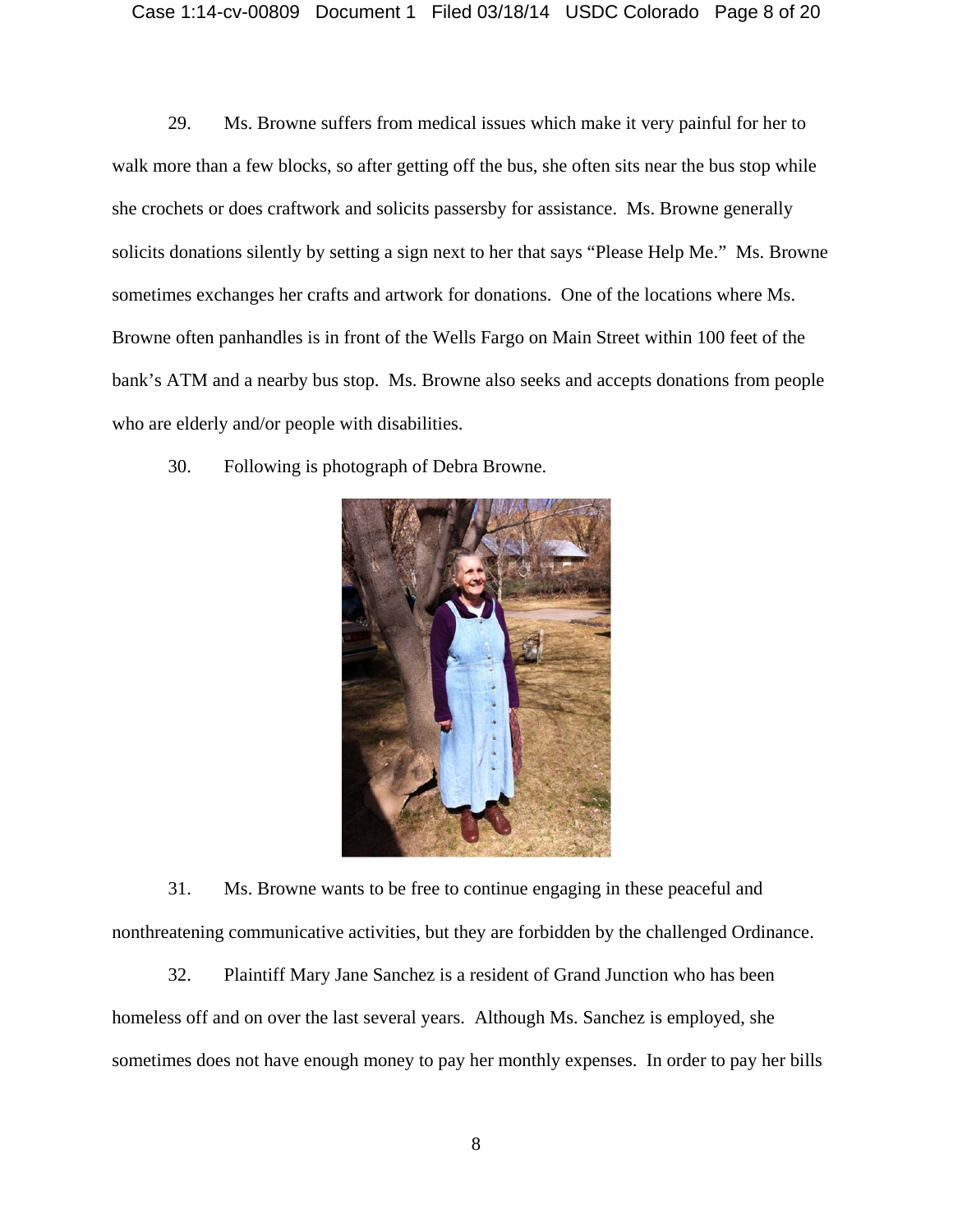### Case 1:14-cv-00809 Document 1 Filed 03/18/14 USDC Colorado Page 9 of 20

and to pay for gas to and from work, Ms. Sanchez will fly a sign seeking assistance. Her signs say things like, "Need gas for work. God Bless." or "Anything helps. Even a smile."

33. Ms. Sanchez has panhandled on the public sidewalk bordering Horizon Drive at the I-70 off ramp, at a spot where it is safe for motorists to stop and give her a donation. She has also panhandled on the public sidewalks throughout Grand Junction, some of which are very near ATMs and bus stops. Many of the people who have responded to her requests for assistance have been people with disabilities and/or elderly people. Ms. Sanchez has also found it necessary to panhandle very early in the morning – when it is still dark – in order to make sure that she had enough money to pay for gas to get to work in the morning.





35. Ms. Sanchez wants to be free to continue engaging in these peaceful and nonthreatening communicative activities, but they are forbidden by the challenged Ordinance.

36. Plaintiff Cynthia Stewart is a disabled resident of Grand Junction who is needy and often asks for assistance from people in Grand Junction. Ms. Stewart has been unemployed since 2010 and seeks the assistance of others in order to keep a roof over her head and pay her bills. Ms. Stewart has panhandled by flying a sign on the sidewalk in front of Walmart on North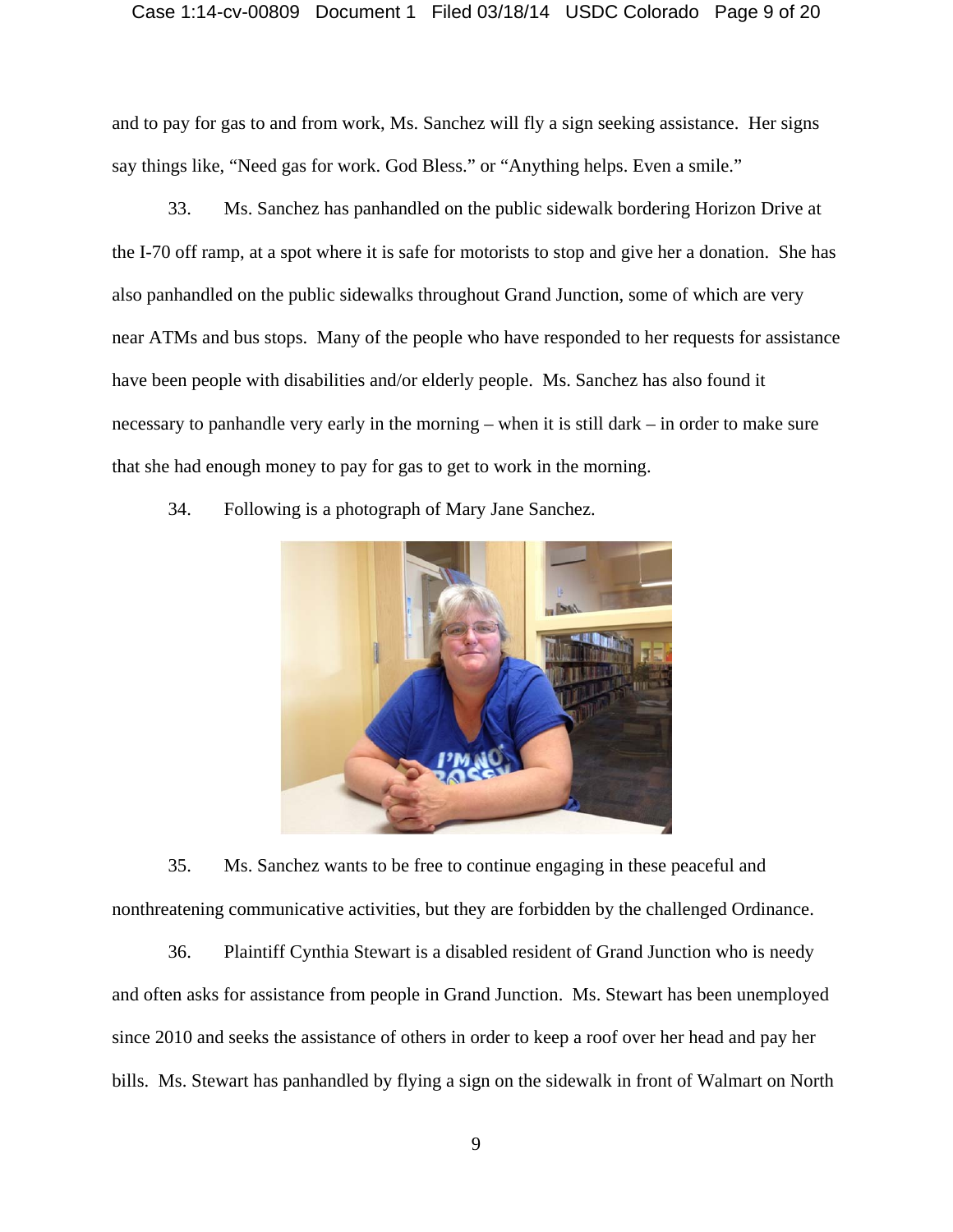# Case 1:14-cv-00809 Document 1 Filed 03/18/14 USDC Colorado Page 10 of 20

Avenue (Highway 6) and often politely uses her voice to ask for donations at or near bus stops. Ms. Stewart chooses to panhandle on North Avenue because it has the most passersby and it has many places to easily, safely and legally pull out of traffic and park. Ms. Stewart has received donations from elderly people and people with disabilities while she is panhandling.

37. Ms. Stewart wants to be free to continue engaging in these peaceful and nonthreatening communicative activities, but they are forbidden by the challenged Ordinance.

38. Plaintiff Steve Kilcrease is a street musician who regularly plays music on public property in Grand Junction, generally setting up around the 400-500 blocks of Main Street.

39. Mr. Kilcrease plays his guitar and places the guitar case open in front of him as an invitation to the public to donate money. Mr. Kilcrease receives the most donations while busking at night for the bar crowd on Main Street in Grand Junction. Mr. Kilcrease silently solicits and accepts donations from elderly people who are likely over the age of 70. Mr. Kilcrease has performed for donations in front of Quincy's, which is a bar that has an ATM located inside.



40. Following is a photograph of Steve Kilcrease.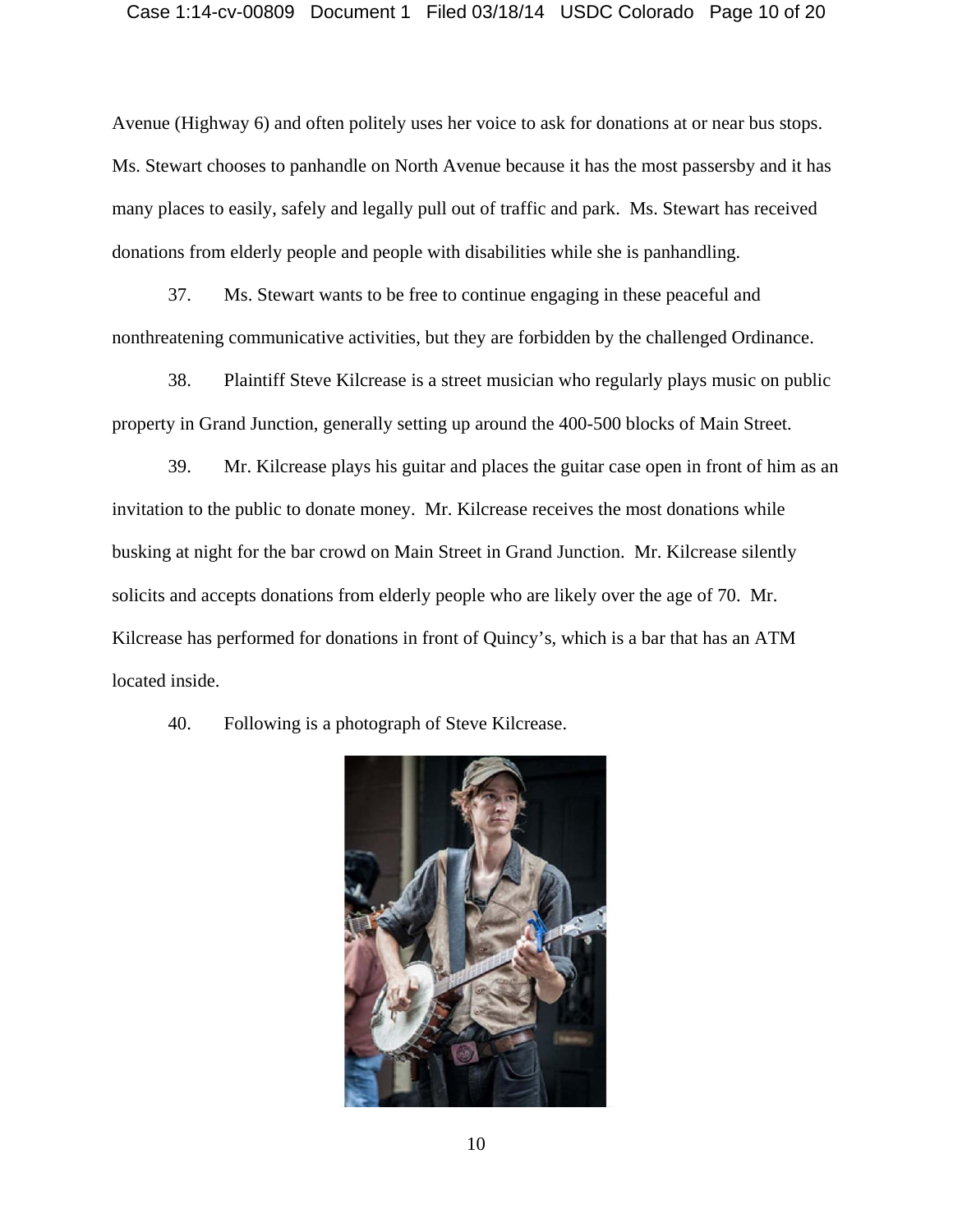# Case 1:14-cv-00809 Document 1 Filed 03/18/14 USDC Colorado Page 11 of 20

41. Mr. Kilcrease wants to be free to continue engaging in these peaceful and nonthreatening communicative activities without violating the law. Based on his reading of the Ordinance, his busking falls under the definition of panhandling. Mr. Kilcrease is not willing to risk having the Ordinance enforced against him by a police officer exercising discretion in enforcement. Unless and until this Court intervenes and clarifies that the Ordinance does not apply or cannot constitutionally be applied to his busking, Mr. Kilcrease is chilled and will continued to be chilled from exercising his constitutional right to solicit donations for his music in the evening hours on the public sidewalks of Grand Junction.

42. Plaintiff Humanists Doing Good is a non-profit corporation based in Grand Junction whose mission is to do good deeds, establish a sense of fellowship and community, and promote secular education and activism.

43. Each summer, from mid-June through mid-September, Grand Junction holds a Farmer's Market in the heart of the downtown tourism district on Main Street, where Plaintiff Humanists Doing Good solicits donations. Volunteers for Humanists Doing Good place a plastic container at their booth that says "Support us by making a donation." Volunteers also sometimes verbally solicit donations from passersby and encourage individuals to become a member, which requires a \$30 donation for individuals or a \$50 donation for families.

44. Following is a photograph of Humanists Doing Good donation center.

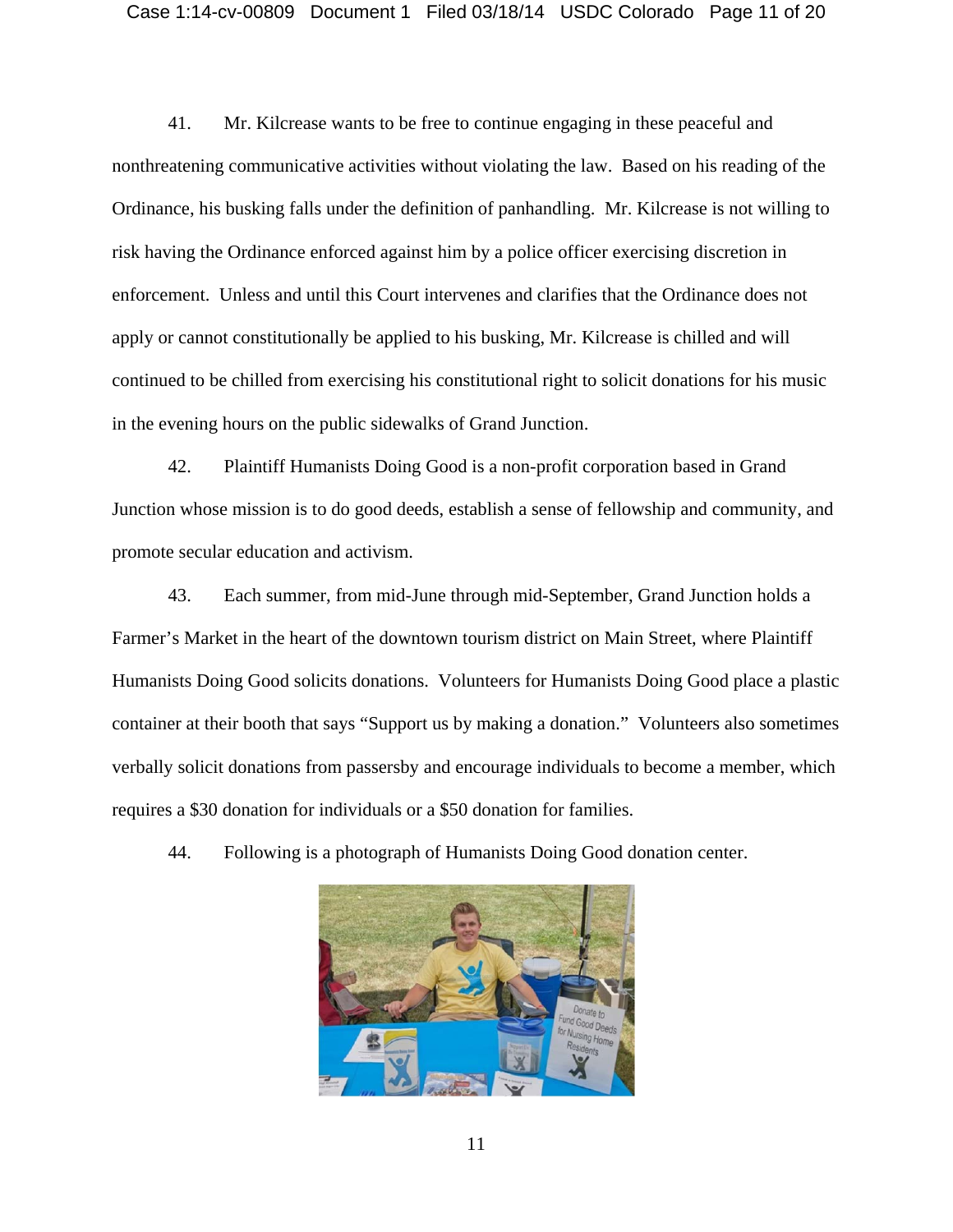### Case 1:14-cv-00809 Document 1 Filed 03/18/14 USDC Colorado Page 12 of 20

45. The volunteers have solicited from people over the age of 70 and from people with disabilities. At the Farmer's Market, the volunteers sometimes do not close up the booth until 9:00 p.m., which means that they have also solicited more than a half-hour after sunset. The organization's booth has been located near the Wells Fargo on Main Street, which has an ATM and is very near a bus stop, and near Quincy's Bar, which also has an ATM.

46. Plaintiff Humanists Doing Good plan to set up tables at the Grand Junction Farmer's Market in the summer of 2014. The organization wishes wants to be free to continue engaging in the peaceful and nonthreatening communicative activities described above, but they are forbidden by the challenged Ordinance.

47. Plaintiffs Browne, Sanchez, Stewart, Kilcrease, and Humanists Doing Good have engaged in peaceful nonthreatening communicative activities in Grand Junction that they believe are prohibited by the challenged Ordinance. They wish to be free to continue engaging in those communicative activities and others that they believe the Ordinance prohibits. Without this Court's intervention, they will be forced to choose to either violate the Ordinance or forego their constitutionally-protected communicative activities.

48. Plaintiff Eric Niederkruger is a resident of Grand Junction who suffers from schizoaffective disorder and, therefore, meets the definition of an "at risk person" in the Ordinance. Based on his disability, the Ordinance prohibits anyone from soliciting Mr. Niederkruger for money at any time in a public place throughout the City of Grand Junction. The Ordinance unfairly stigmatizes and isolates people, like Mr. Niederkruger, who have disabilities.

49. Mr. Niederkruger is an activist who works closely with the homeless community in Grand Junction and is often solicited for money, donations, and other kinds of assistance.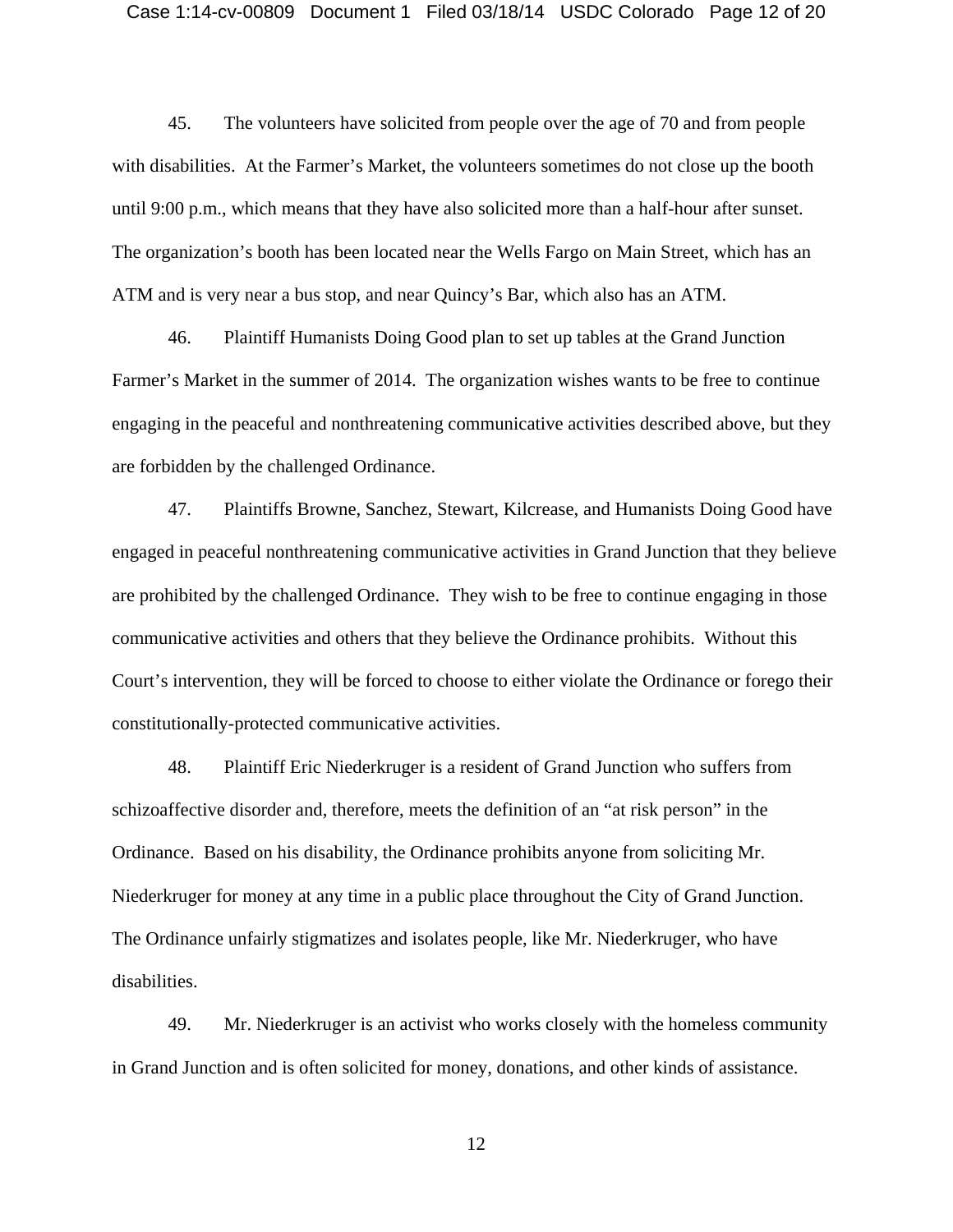### Case 1:14-cv-00809 Document 1 Filed 03/18/14 USDC Colorado Page 13 of 20

Although Mr. Niederkruger is very poor himself, he always talks with the people who ask him for help and tries to learn their story to see if there is something he can do to help. The conversations that he has with local homeless people when they ask him for assistance are important to him. The information that he learns during those interactions help him to stay on top of the issues that the homeless are facing in Grand Junction. Mr. Niederkruger is also sympathetic to homeless and transient people because, although he has a home, he faces many of the same issues they deal with, including being poor and having a mental illness.

50. Following is a photograph of Mr. Niederkruger.



51. Plaintiff Niederkruger wants to continue receiving the messages that the homeless and the needy will be banned from communicating to him under the Ordinance. The Defendant's passage and enforcement of the challenged ordinance poses an imminent threat of interfering with and infringing Plaintiff Niederkruger's right to receive information and ideas.

### **INJUNCTIVE RELIEF**

52. Plaintiffs are entitled to a temporary restraining order, as well as a preliminary and permanent injunction. Defendant is acting and threatening to act under color of state law to deprive Plaintiffs of their constitutional rights. Plaintiffs will suffer irreparable injury and will continue to suffer a real and immediate threat of irreparable injury as a result of the existence,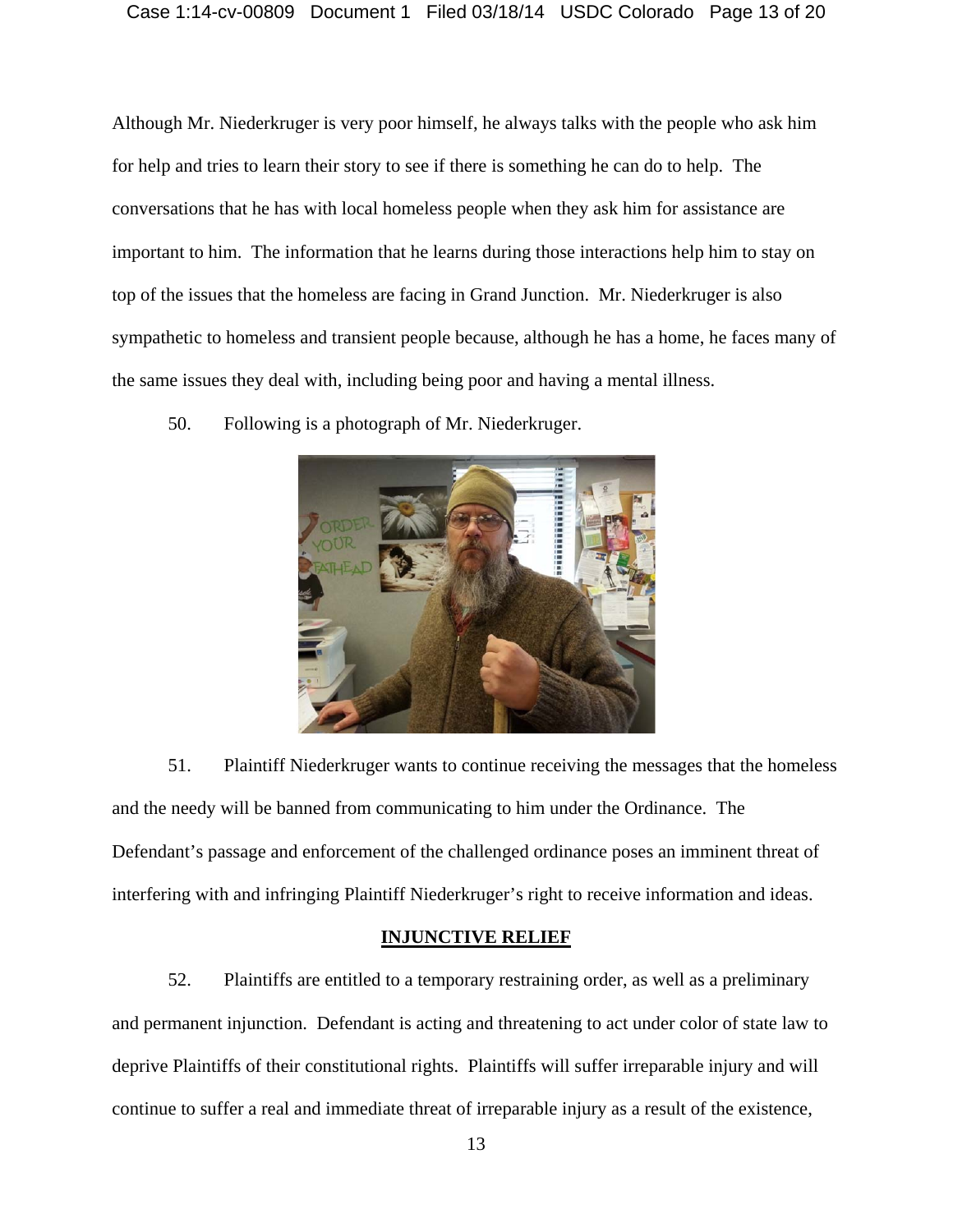operation, enforcement, and threat of enforcement of the challenged ordinance. Plaintiffs have no plain, adequate or speedy remedy at law.

### **DECLARATORY RELIEF**

53. An actual and immediate controversy exists between Plaintiffs and Defendant. Plaintiffs contend that the challenged ordinance is unlawful and unconstitutional. Defendant believes the ordinance is lawful.

54. Plaintiffs are therefore entitled to a declaration of rights with respect to this controversy. Without such a declaration, Plaintiffs will be uncertain of their rights and responsibilities under the law.

## **FIRST CLAIM FOR RELIEF (First Amendment) (Plaintiffs Browne, Stewart, Sanchez, Kilcrease, and Humanists Doing Good)**

55. The allegations of the preceding paragraphs are incorporated as though fully set forth herein.

56. The challenged Ordinance unconstitutionally infringes or imminently threatens to infringe the freedom of Plaintiffs to fully exercise their First Amendment rights, including their rights of freedom of speech and freedom of expression, in violation of the First Amendment.

57. By acting and threatening to act under color of state law to deprive Plaintiffs of rights guaranteed by the Constitution and laws of the United States, Defendant has violated and threatened to continue violating 42 U.S.C. § 1983.

58. Wherefore, Plaintiffs are entitled to a declaratory judgment, interim and permanent injunctive relief, and such other relief as the Court deems just.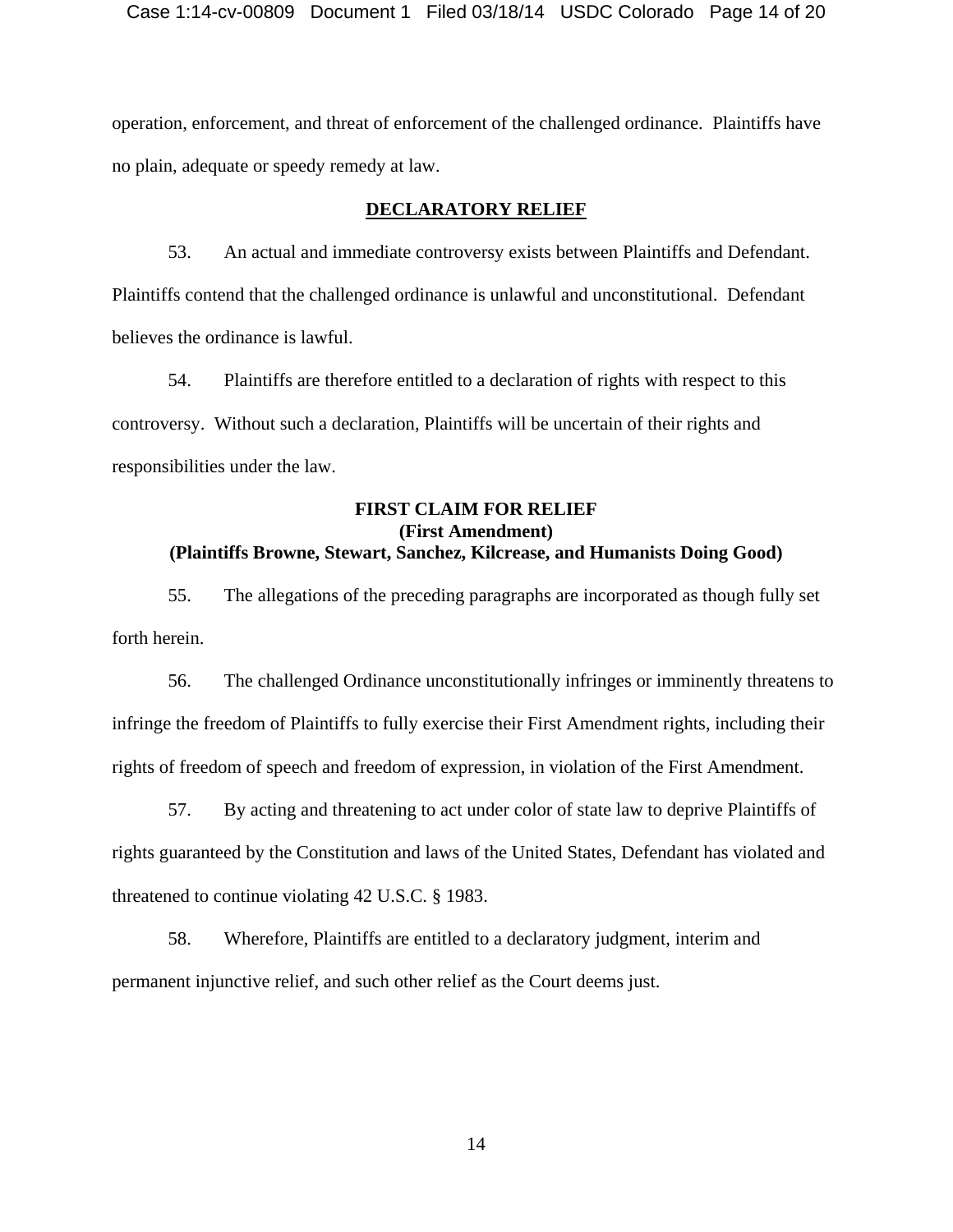### **SECOND CLAIM FOR RELIEF (Equal Protection) (Plaintiffs Browne, Stewart, Sanchez, Kilcrease, and Humanists Doing Good)**

59. The allegations of the preceding paragraphs are incorporated as though fully set forth herein.

60. The challenged ordinance forbids communications for the purpose of soliciting money but does not forbid soliciting for any other purpose. For example, the challenged Ordinance does not prohibit any of the Plaintiffs from flying a sign to support a candidate for mayor within 100 feet of an ATM or bus stop, but it does prohibit the Plaintiffs from seeking to fundraise on behalf of the same candidate.

61. The Ordinance establishes classifications that discriminate against Plaintiffs Browne, Stewart, Sanchez, Kilcrease, and Humanists Doing Good solely on the basis of the content of the communications that they wish to direct to the public.

62. The discrimination against Plaintiffs unconstitutionally burdens the exercise of fundamental rights. These rights include the rights of freedom of speech and expression as well as the fundamental right to liberty.

63. The classifications established by the Ordinance deny the equal protection of the laws, in violation of the Fourteenth Amendment to the United States Constitution.

64. By acting and threatening to act under color of state law to deprive Plaintiffs of rights guaranteed by the Constitution and laws of the United States, Defendant has violated and threatens to continue violating 42 U.S.C. § 1983.

65. Wherefore, Plaintiffs are entitled to a declaratory judgment, interim and permanent injunctive relief, and such other relief as the Court deems just.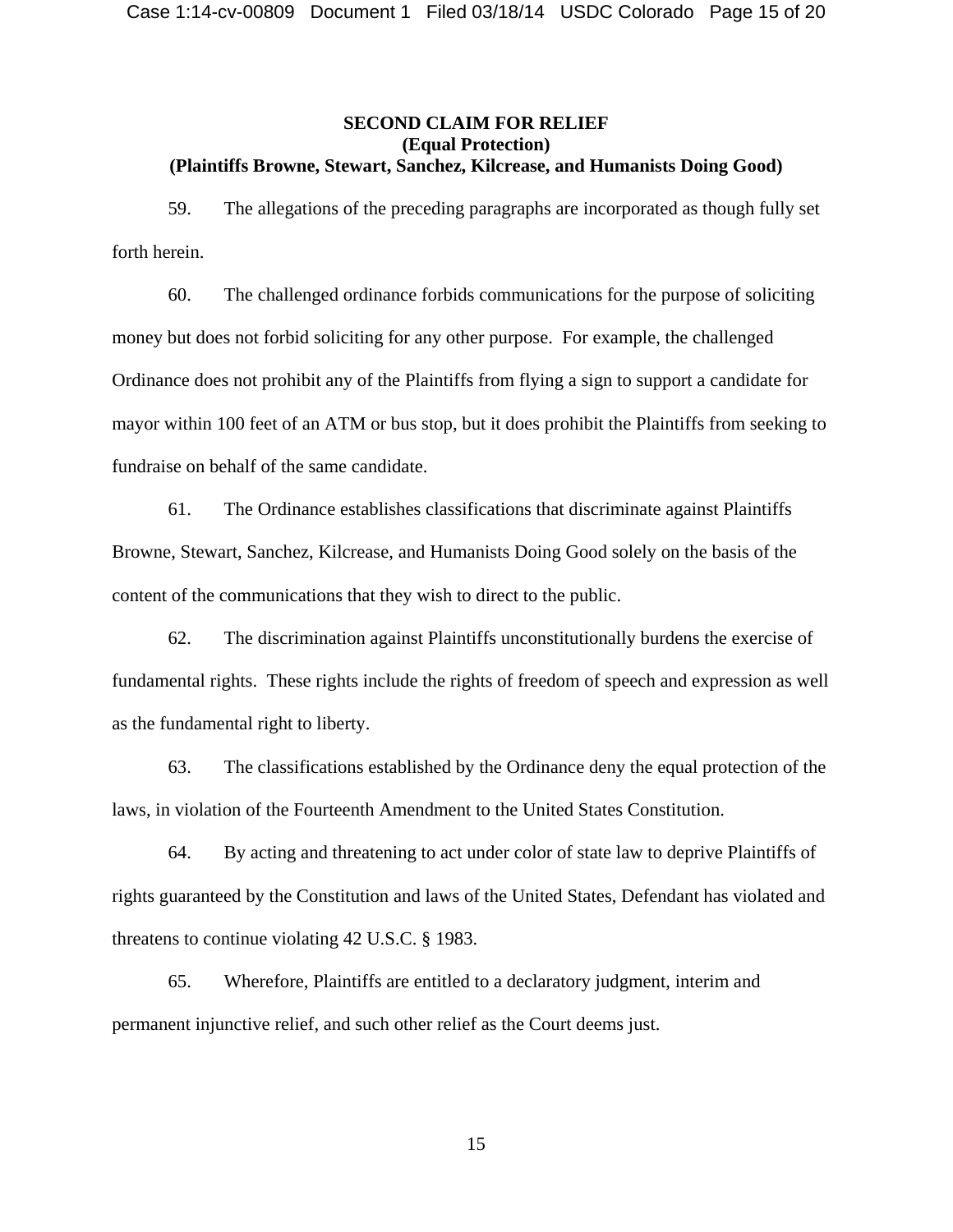## **THIRD CLAIM FOR RELIEF (Due Process, Void for Vagueness) (Plaintiffs Browne, Stewart, Sanchez, Kilcrease, and Humanists Doing Good)**

66. The allegations of the preceding paragraphs are incorporated as though fully set forth herein.

67. The challenged Ordinance fails to provide adequate notice that would enable the ordinary person to understand what conduct it prohibits

68. The challenged Ordinance fails to establish adequate guidelines to govern law enforcement, and the challenged Ordinance authorizes and encourages arbitrary and discriminatory enforcement.

69. The challenged Ordinance is vague, in violation of the Fourteenth Amendment to the United States Constitution.

70. By acting and threatening to act under color of state law to deprive Plaintiffs of

rights guaranteed by the Constitution and laws of the United States, Defendant has violated and

threatens to continue violating 42 U.S.C. § 1983.

71. Wherefore, Plaintiffs are entitled to a declaratory judgment, interim and permanent injunctive relief, and such other relief as the Court deems just.

# **FOURTH CLAIM FOR RELIEF (First Amendment Right to Receive Information) (Plaintiff Eric Niederkruger)**

72. The allegations of the preceding paragraphs are incorporated as though fully set forth herein.

73. Plaintiff Niederkruger has a right to receive information and ideas that are protected by the First Amendment to the United States Constitution.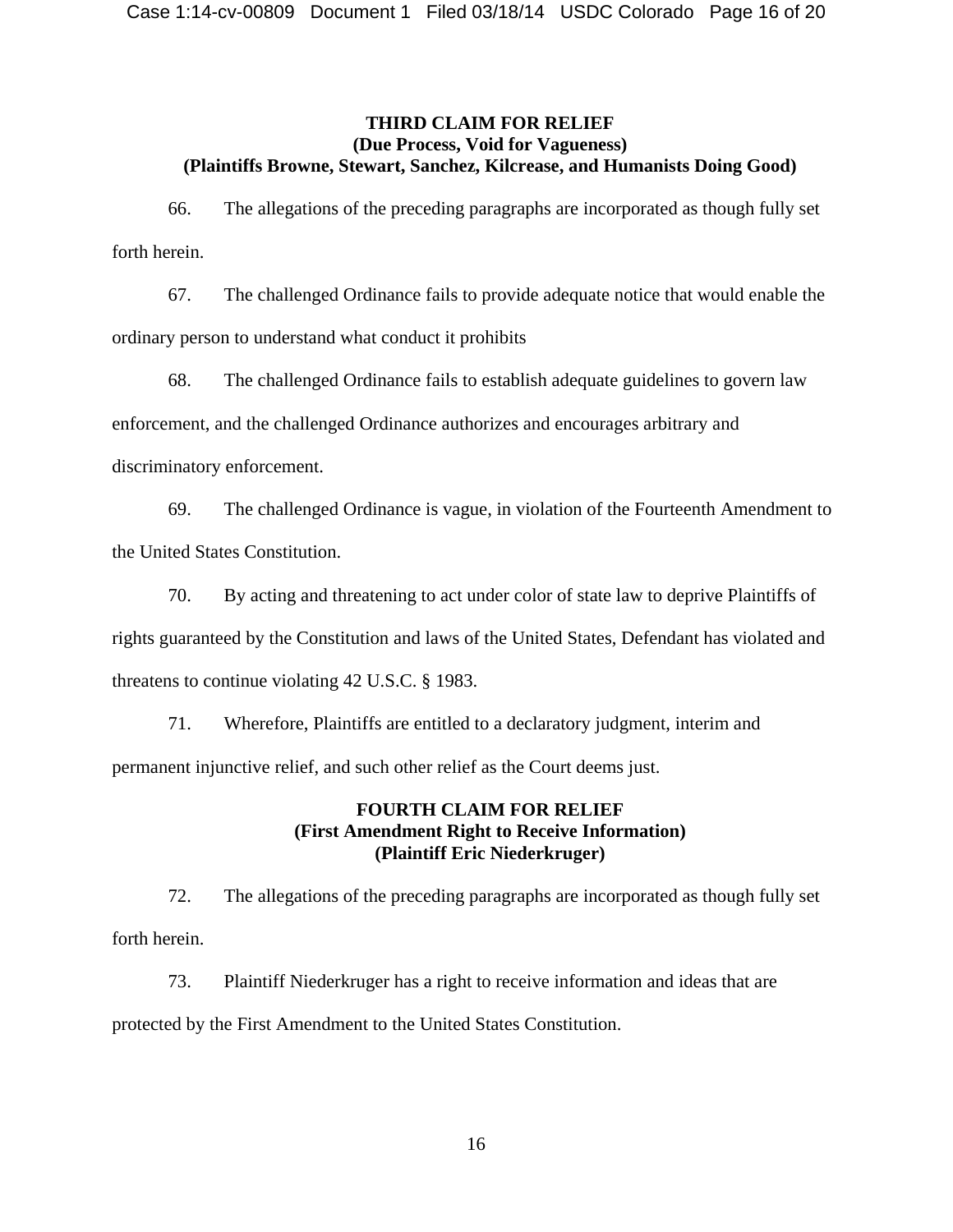74. Plaintiff has a cognizable legal interest in receiving the messages that needy people, street musicians, and non-profit organizations will be prohibited from communicating under the Ordinance.

75. The existence, operation, and enforcement of the Ordinance interfere with the right of Plaintiff Niederkruger to receive these messages and information.

76. By enforcing and threatening to enforce the Ordinance, Defendant has infringed and threatens to infringe the right of Plaintiff Niederkruger to receive information and ideas, in violation of the First Amendment.

77. By acting and threatening to act under color of state law to deprive Plaintiff Niederkruger of rights guaranteed by the Constitution and laws of the United States, Defendant has violated and threatens to continue violating 42 U.S.C. § 1983.

78. Wherefore, Plaintiff Niederkruger is entitled to a declaratory judgment, interim and permanent injunctive relief, and such other relief as the Court deems just.

# **FIFTH CLAIM FOR RELIEF (Colorado Const., Art. II, Sec. 10) (Plaintiffs Browne, Stewart, Sanchez, Kilcrease, and Humanists Doing Good)**

79. The allegations of the preceding paragraphs are incorporated as though fully set forth herein.

80. The Ordinance unconstitutionally infringes or imminently threatens to infringe the freedom of Plaintiffs to fully exercise their rights of freedom of speech and freedom of expression, in violation of Article II, Section 10 of the Colorado Constitution.

81. Wherefore, Plaintiffs are entitled to a declaratory judgment, interim and permanent injunctive relief, and such other relief as the Court deems just.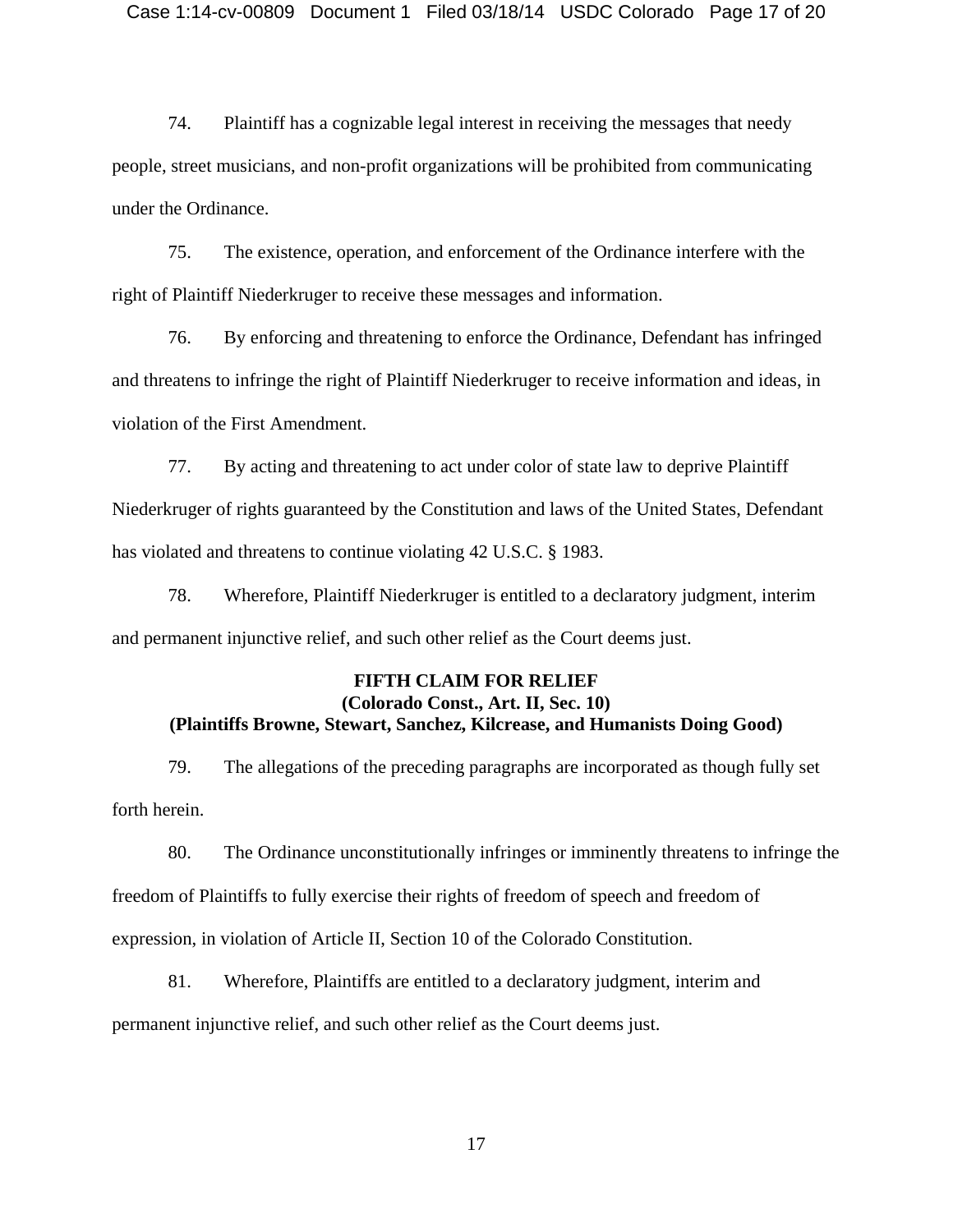## **SIXTH CLAIM FOR RELIEF (Colo. Const. Art. II, sec. 25 – Equal Protection) (Plaintiffs Browne, Stewart, Sanchez, Kilcrease, and Humanists Doing Good)**

82. The allegations of the preceding paragraphs are incorporated as though fully set forth herein.

83. The challenged Ordinance forbids communications for the purpose of soliciting money but does not forbid soliciting for any other purpose. For example, the challenged ordinance does not prohibit any of the Plaintiffs from flying a sign to support a candidate for mayor within 100 feet of an ATM or bus stop, but it does prohibit the Plaintiffs from seeking to fundraise on behalf of the same candidate.

84. The Ordinance establishes classifications that discriminate against Plaintiffs Browne, Stewart, Sanchez, Kilcrease, and Humanists Doing Good solely on the basis of the content of the communications that they wish to direct to the public.

85. The discrimination against Plaintiffs unconstitutionally burdens the exercise of fundamental rights. These rights include the rights of freedom of speech and expression as well as the fundamental right to liberty.

86. The classifications established by the Ordinance deny the equal protection of the laws, in violation of the equal protection component of Article II, section 25 of the Colorado Constitution.

87. Wherefore, Plaintiffs are entitled to a declaratory judgment, interim and permanent injunctive relief, and such other relief as the Court deems just.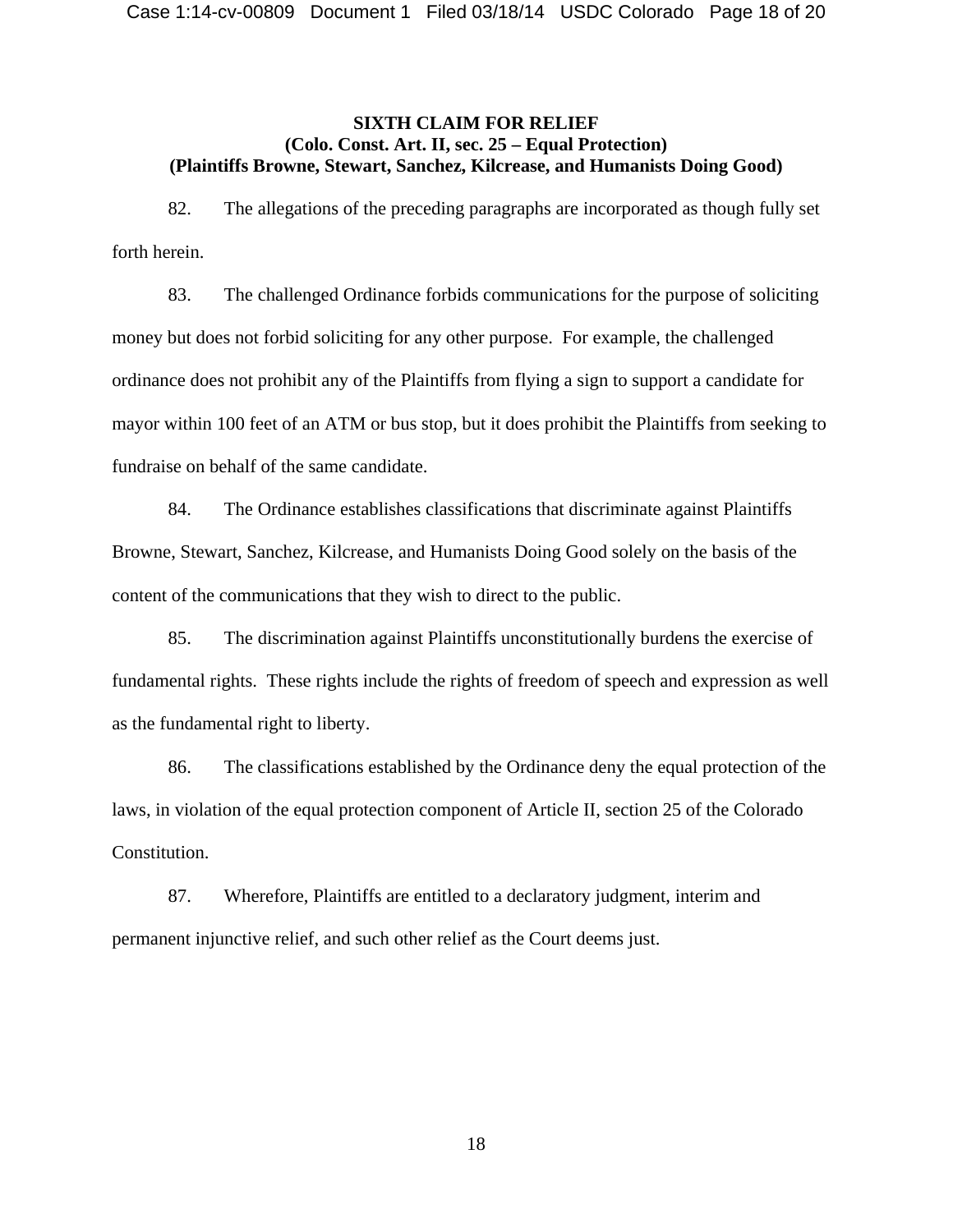## **SEVENTH CLAIM FOR RELIEF (Due Process, Void for Vagueness, Colo. Const. Art. II, Sec. 25) (Plaintiffs Browne, Stewart, Sanchez, Kilcrease, and Humanists Doing Good)**

88. The allegations of the preceding paragraphs are incorporated as though fully set forth herein.

89. The challenged Ordinance fails to provide adequate notice that would enable the ordinary person to understand what conduct it prohibits.

90. The challenged Ordinance fails to establish adequate guidelines to govern law enforcement, and the challenged Ordinance authorizes and encourages arbitrary and discriminatory enforcement.

91. The challenged Ordinance is vague, in violation of the Due Process clause of Article II, section 25 of the Colorado Constitution.

92. Wherefore, Plaintiffs are entitled to a declaratory judgment, interim and permanent injunctive relief, and such other relief as the Court deems just.

# **EIGHTH CLAIM FOR RELIEF (Right to Receive Information, Colo. Const. Art. II, Sec. 10) (Plaintiff Niederkruger)**

93. The allegations of the preceding paragraphs are incorporated as though fully set forth herein.

94. Plaintiff has a right to receive information and ideas that are protected by Article

II, Section 10 of the Colorado Constitution.

95. Plaintiff has a cognizable legal interest in receiving the messages that needy

people, street musicians, and advocacy organizations will be banned from communicating under the Ordinance.